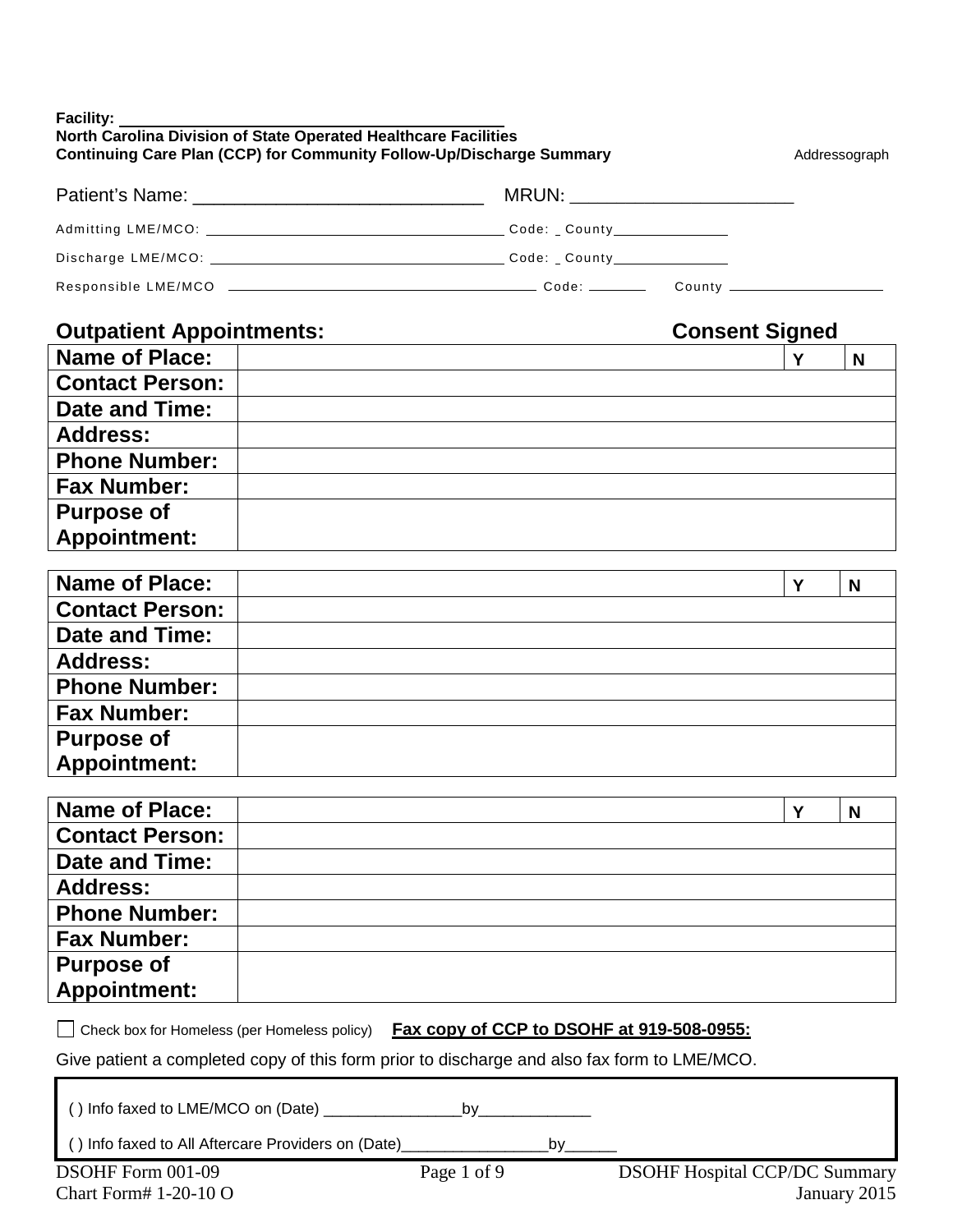| <b>PART I</b><br>Please complete this form without acronyms, abbreviations or jargon; the patient should be able to fully understand content<br>in order to follow. An interpreter for Spanish must be provided for Spanish speaking only patients.                                                                                                                                   |                                               |  |  |
|---------------------------------------------------------------------------------------------------------------------------------------------------------------------------------------------------------------------------------------------------------------------------------------------------------------------------------------------------------------------------------------|-----------------------------------------------|--|--|
|                                                                                                                                                                                                                                                                                                                                                                                       |                                               |  |  |
|                                                                                                                                                                                                                                                                                                                                                                                       |                                               |  |  |
| Repeat Admission Status: Check all that apply: □ Readmit w/in 30 Days or Less; □3 or>Admits w/in Past Year                                                                                                                                                                                                                                                                            |                                               |  |  |
| □10or>Admits Lifetime                                                                                                                                                                                                                                                                                                                                                                 |                                               |  |  |
| Type of Insurance Benefits: □Medicaid □Medicare □Military/Veteran □Private/Other: _________________                                                                                                                                                                                                                                                                                   |                                               |  |  |
|                                                                                                                                                                                                                                                                                                                                                                                       |                                               |  |  |
|                                                                                                                                                                                                                                                                                                                                                                                       |                                               |  |  |
|                                                                                                                                                                                                                                                                                                                                                                                       |                                               |  |  |
| Discharged to: □Private Residence Multi Family Home □Private Residence Single Family Home □Private Residence Apartment<br>□*TCLI Multi Family Home □*TCLI Single Family Home □*TCLI Apartment □5600 Group Home □DD Group Home<br>$\Box$ Adult Care Home $\Box$ Halfway House $\Box$ Skilled Nursing Facility $\Box$ Homeless Shelter<br>□ Family Care Home<br>$\Box$ Other (specify): |                                               |  |  |
| Does individual have Tenancy Rights to address where discharged? $\square$ Yes<br>$\square$ No                                                                                                                                                                                                                                                                                        |                                               |  |  |
| If Individual does not qualify for TCLI, check the reason(s): $\Box$ Does Not Have an SMI/SPMI Diagnosis<br>□Is Not Homeless or At Risk of Homelessness<br>□Alzheimer's Is Primary Treatment Focus<br>□TBI Is Primary Treatment Focus                                                                                                                                                 | □Dementia Is Primary Treatment Focus          |  |  |
|                                                                                                                                                                                                                                                                                                                                                                                       |                                               |  |  |
|                                                                                                                                                                                                                                                                                                                                                                                       |                                               |  |  |
|                                                                                                                                                                                                                                                                                                                                                                                       |                                               |  |  |
|                                                                                                                                                                                                                                                                                                                                                                                       |                                               |  |  |
|                                                                                                                                                                                                                                                                                                                                                                                       |                                               |  |  |
| Address: Andreas Address Address and Address and Address and Address and Address and Address and Address and A                                                                                                                                                                                                                                                                        |                                               |  |  |
| *TCLI - Transitions to Community Living Initiative                                                                                                                                                                                                                                                                                                                                    |                                               |  |  |
|                                                                                                                                                                                                                                                                                                                                                                                       |                                               |  |  |
| □ SA Outpatient Commitment                                                                                                                                                                                                                                                                                                                                                            | Expiration Date: 11 100 Outpatient Commitment |  |  |
|                                                                                                                                                                                                                                                                                                                                                                                       |                                               |  |  |
| <b>Instructions to Community Providers: How to Prevent Crisis or Calm Patient, Including Relevant Services:</b>                                                                                                                                                                                                                                                                       |                                               |  |  |
|                                                                                                                                                                                                                                                                                                                                                                                       |                                               |  |  |
|                                                                                                                                                                                                                                                                                                                                                                                       |                                               |  |  |
|                                                                                                                                                                                                                                                                                                                                                                                       |                                               |  |  |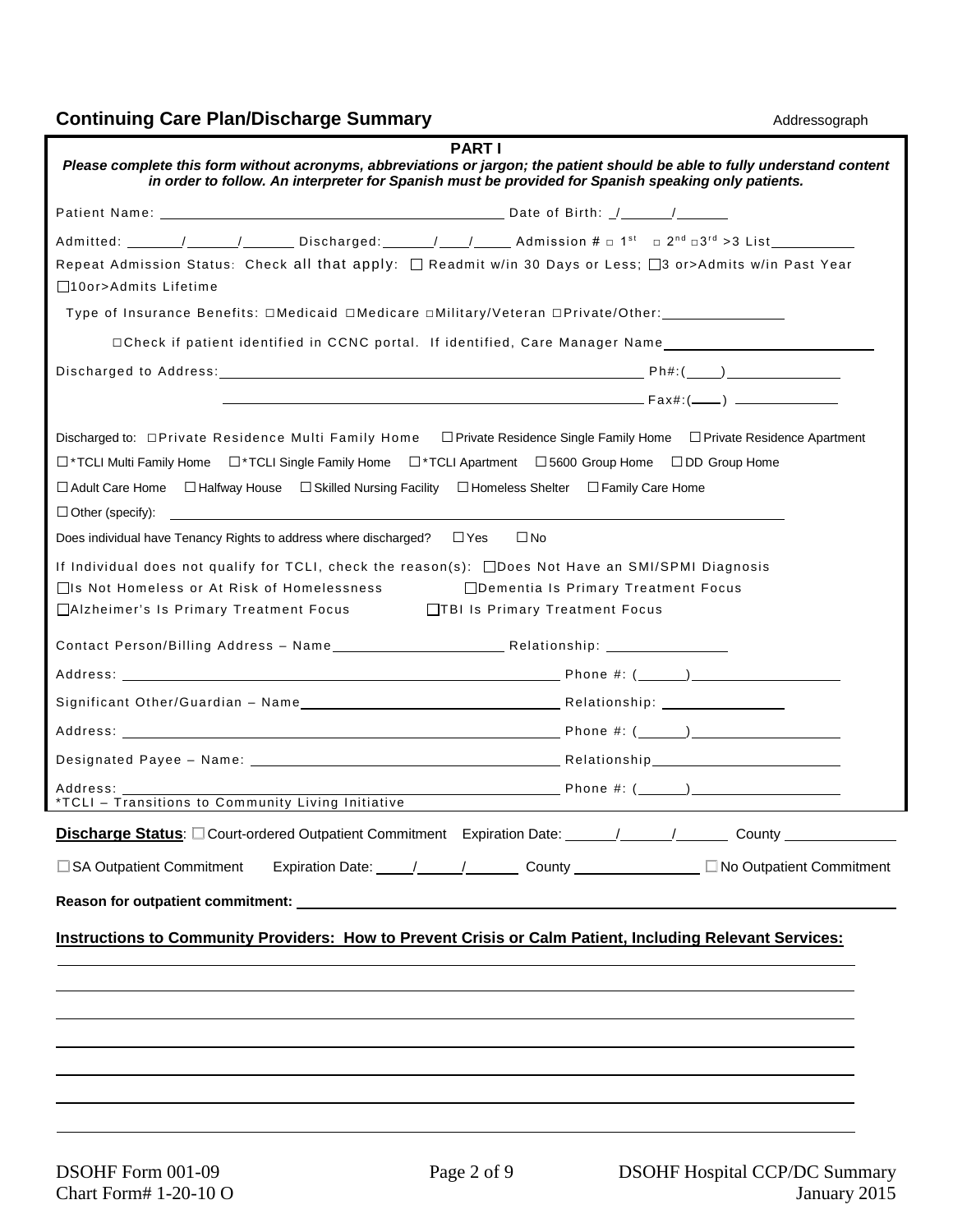**PART II:** (pages 3 and 4**) ANTICIPATED PATIENT NEEDS AND REFERRAL LEVELS OF CARE**

### **CONTINUING CARE PROVIDER INFORMATION**

*TO BE COMPLETED BY SOCIAL WORK STAFF*

#### **A. Psychosocial Needs to be Addressed: (Check all that apply)**

| $\Box$ Access to Health Care | □ Social Support              | Recreation                              |
|------------------------------|-------------------------------|-----------------------------------------|
| □ Cognitive/Judgment Issues  | □ Social Services             | $\sqcap$ Self-Care                      |
| $\Box$ Coping Skills         | $\Box$ Lack of Transportation | $\Box$ Language Barrier                 |
| Significant Medical Concerns | $\Box$ Unemployment           | $\Box$ 12-Step Meetings                 |
| SSI/SSDI/ Medicaid/Medicare  | $\Box$ Cultural/Spiritual     | $\Box$ Legal or Juvenile Justice System |
| $\Box$ Social Skills         | □ Medication Assistance       | <b>□ Financial Stressors</b>            |
| Family/Marital Assistance    | Advance Directives            | □ Housing Needed                        |
| $\Box$ Public Education      | □ Education Other             | $\Box$ Other:                           |
|                              |                               |                                         |

**Explain all items checked. Please be specific with recommendations for treatment approach for the above checked needs:**

**B.** Firearms present in the home? Check respondent's answer to question:  $\Box$ Yes  $\Box$ No

 $\Box$ If Yes, recommended removal of firearms for safety.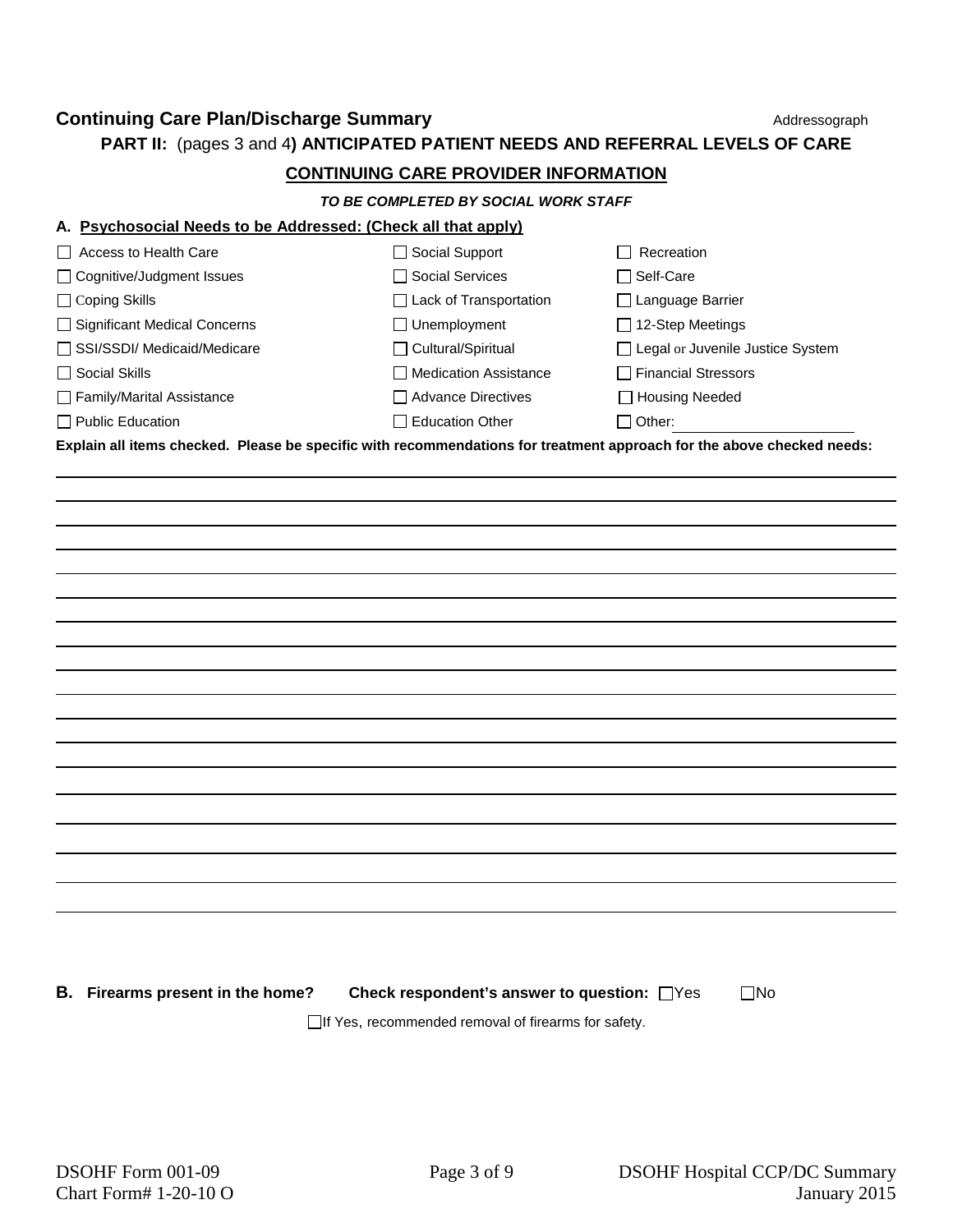# **Continuing Care Plan/Discharge Summary** Addressograph<br> **Port II.** Continued from pose 2. ANTICIPATED BATIENT NEEDS AND BEFERRAL LEVELS OF CARE

| <b>Part II</b> Continued from page 3 - ANTICIPATED PATIENT NEEDS AND REFERRAL LEVELS OF CARE<br><b>Completed by Social Work Staff</b>                                                   |              |              |                   |
|-----------------------------------------------------------------------------------------------------------------------------------------------------------------------------------------|--------------|--------------|-------------------|
| Services Referred to/ Recommended/ Provided With Information About                                                                                                                      |              |              |                   |
| <b>Comprehensive Clinical Assessment</b>                                                                                                                                                | □Referred To | □Recommended | □Provided w/Info. |
| <b>Medication Management &amp; Treatment</b>                                                                                                                                            | □Referred To | □Recommended | □Provided w/Info. |
| Assertive Community Treatment Team (ACTT)                                                                                                                                               | □Referred To | □Recommended | □Provided w/Info. |
| <b>Community Support Team (CST)</b>                                                                                                                                                     | □Referred To | □Recommended | □Provided w/Info. |
| <b>Group Therapy</b>                                                                                                                                                                    | □Referred To | □Recommended | □Provided w/Info. |
| <b>Family Therapy</b>                                                                                                                                                                   | □Referred To | □Recommended | □Provided w/Info. |
| Individual Therapy                                                                                                                                                                      | □Referred To | □Recommended | □Provided w/Info. |
| Peer Support                                                                                                                                                                            | □Referred To | □Recommended | □Provided w/Info. |
| <b>Supported Employment</b>                                                                                                                                                             | □Referred To | □Recommended | □Provided w/Info. |
| <b>Vocational Rehab</b>                                                                                                                                                                 | □Referred To | □Recommended | □Provided w/Info. |
| In Reach Housing Resources                                                                                                                                                              | □Referred To | □Recommended | □Provided w/Info. |
| <b>Tenancy Support</b>                                                                                                                                                                  | □Referred To | □Recommended | □Provided w/Info. |
| <b>Critical Time Intervention</b>                                                                                                                                                       | □Referred To | □Recommended | □Provided w/Info. |
| <b>Geriatric Specialty Team</b>                                                                                                                                                         | □Referred To | □Recommended | □Provided w/Info. |
| <b>Physical Rehab</b>                                                                                                                                                                   | □Referred To | □Recommended | □Provided w/Info. |
| Home Health                                                                                                                                                                             | □Referred To | □Recommended | □Provided w/Info. |
| SSI/SSDI Outreach, Access and Recovery (SOAR)                                                                                                                                           | □Referred To | □Recommended | □Provided w/Info. |
| <b>Dialectical Behavior Therapy</b>                                                                                                                                                     | □Referred To | □Recommended | □Provided w/Info. |
| Psychosocial Rehabilitation                                                                                                                                                             | □Referred To | □Recommended | □Provided w/Info. |
| Multi-Systemic Therapy                                                                                                                                                                  | □Referred To | □Recommended | □Provided w/Info. |
| Intensive In-Home                                                                                                                                                                       | □Referred To | □Recommended | □Provided w/Info. |
| Psychiatric Residential Treatment Facility                                                                                                                                              | □Referred To | □Recommended | □Provided w/Info. |
| Child & Adolescent Day Treatment                                                                                                                                                        | □Referred To | □Recommended | □Provided w/Info. |
| <b>ADATC</b>                                                                                                                                                                            | □Referred To | □Recommended | □Provided w/Info. |
| AA/NA                                                                                                                                                                                   | □Referred To | □Recommended | □Provided w/Info. |
| Substance Abuse Intensive Outpatient Program                                                                                                                                            | □Referred To | □Recommended | □Provided w/Info. |
| Substance Abuse Comprehensive Outpatient Treatment                                                                                                                                      | □Referred To | □Recommended | □Provided w/Info. |
| <b>Targeted Case Management</b>                                                                                                                                                         | □Referred To | □Recommended | □Provided w/Info. |
| IDD Clinical Home/TCM/Care Coordinator                                                                                                                                                  | □Referred To | □Recommended | □Provided w/Info. |
| <b>NC START</b>                                                                                                                                                                         | □Referred To | □Recommended | □Provided w/Info. |
| <b>County Resource List Provided</b>                                                                                                                                                    | □Referred To | □Recommended | □Provided w/Info. |
| NC Care Link Info. Provided                                                                                                                                                             | □Referred To | □Recommended | □Provided w/Info. |
| National Alliance on Mental Illness (NAMI) phone # 1-800-451-9682                                                                                                                       | □Referred To | □Recommended | □Provided w/Info. |
| Other                                                                                                                                                                                   | □Referred To | □Recommended | □Provided w/Info. |
| Input into this Plan Received From $\Box$ Patient $\Box$ Family $\Box$ LME/MCO $\Box$ Hospital Treatment Team $\Box$ Outpatient Provider<br>$\Box$ Residential Provider<br>$\Box$ Other |              |              |                   |

**Part II** Continued from page 3 **- ANTICIPATED PATIENT NEEDS AND REFERRAL LEVELS OF CARE**

**Hospital Social Worker involved in this Discharge:**

**Signature**

**Printed Name & Phone Number**

**LME/MCO Liaison Involved in this Discharge:**

(Name and Phone Number)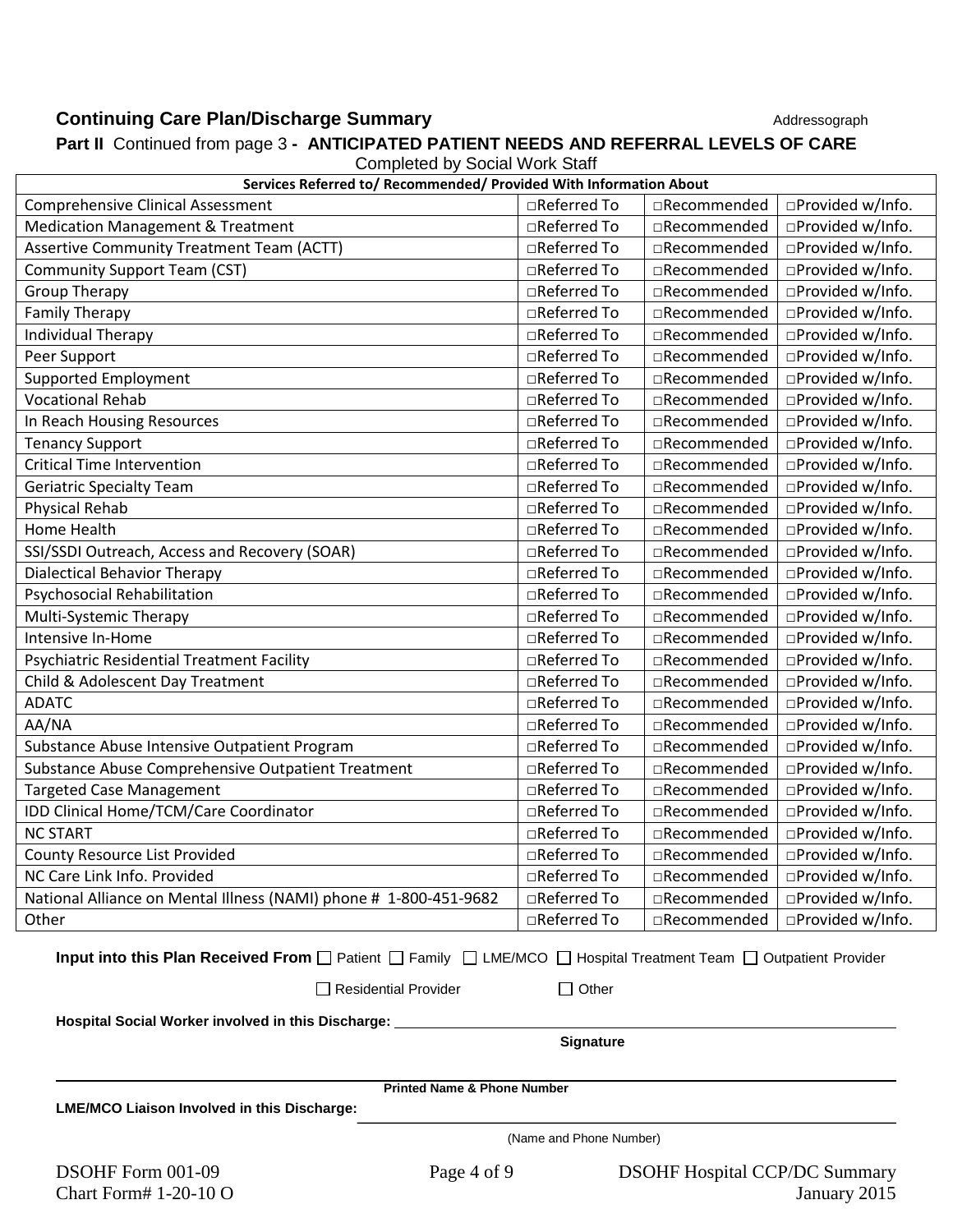*PART III: MY RECOVERY PLAN*

| <b>My Emergency Contact:</b><br><b>Phone Number:</b><br>Name: |
|---------------------------------------------------------------|

### **My LME/MCO Crisis Number**

What I am like when I am feeling well. Describe what a good day looks like for me and provide examples of how I feel when I have a sense of overall wellness and wellbeing. Describe how I interact, appear, and behave and what meaningful activities I participate in.

Early signs that I am not doing well. Things that may trigger the onset of a crisis, such as anniversaries, holidays, noise, change in routine, medical problems or not getting needs met, need medication(s), being isolated, etc. What do I do when I'm not doing well such as not keeping appointments, isolating myself, communicate loudly/hyper-verbal, etc.

Ways that others can help me, what I can do to help myself. Describe things that help me continue to do well. Examples include: breathing exercises, journaling, taking a walk, etc. Note any individuals to whom I respond best. .

To Prevent Crisis **If I Have a Crisis** If I Have a Crisis

What has worked well with me...what has not worked well. Treatments that have and have not worked in past crises; Specific recommendations for interacting with me during a crisis. Describe preferred and non-preferred treatment facilities, medications, etc. Describe how crisis staff should interact with me when entering a crisis. For example, I like music, I like to go for a walk, I like to be talked to, peer counseling, I don't like to be touched, etc.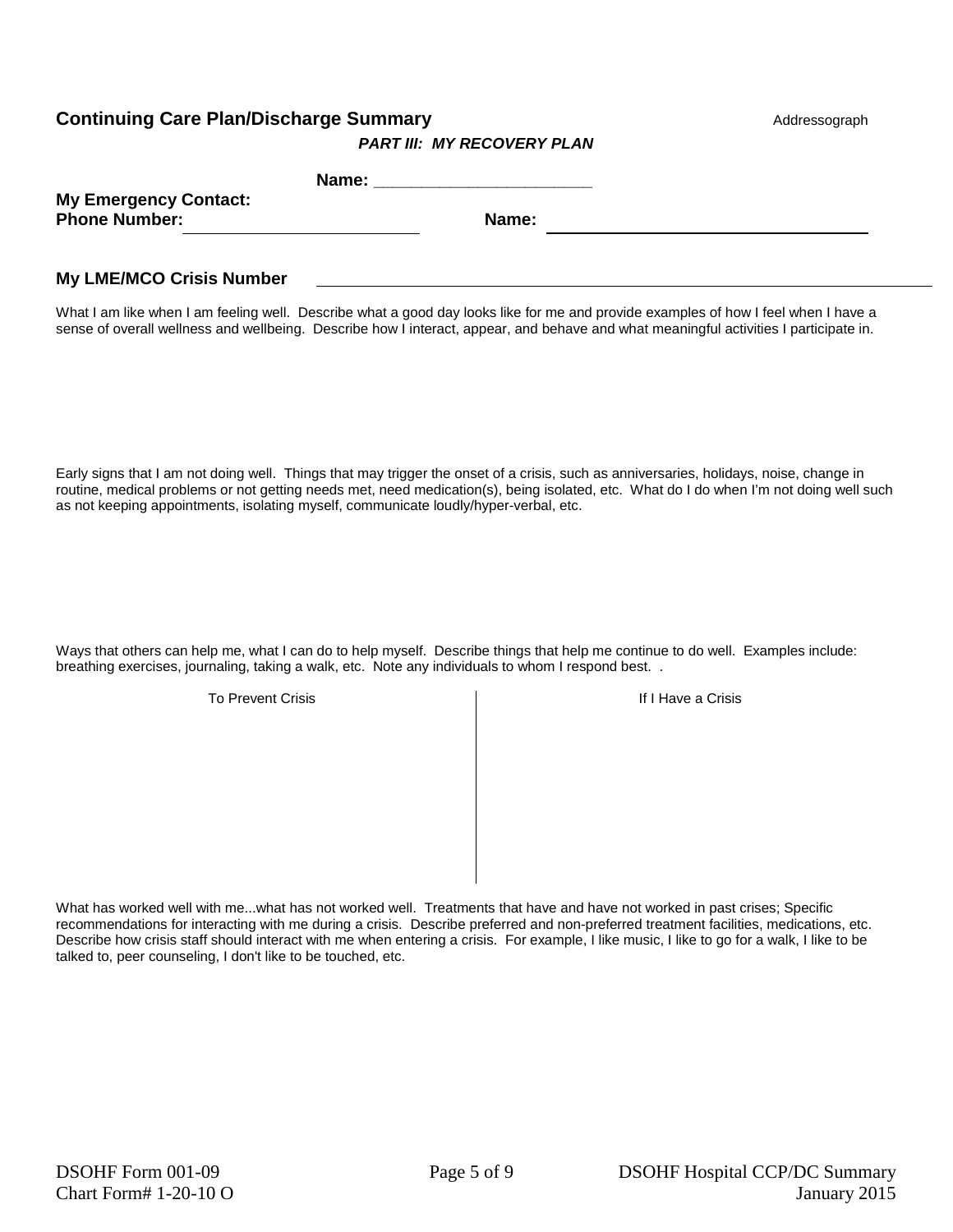| Part IV (pages 5 and 6) Medical Diagnoses, Follow Up Recommendations and Education:<br>Completed by Medical Provider                                                                 |                                |                                                                 |
|--------------------------------------------------------------------------------------------------------------------------------------------------------------------------------------|--------------------------------|-----------------------------------------------------------------|
|                                                                                                                                                                                      | <b>Medical Care Follow Up:</b> |                                                                 |
| $\Box$ No aftercare appointment needed.                                                                                                                                              |                                |                                                                 |
|                                                                                                                                                                                      |                                |                                                                 |
|                                                                                                                                                                                      |                                |                                                                 |
|                                                                                                                                                                                      |                                |                                                                 |
| Appointments to be arranged by (check 1): Patient Family Social Worker Residential Facility Staff LME/MCO Staff                                                                      |                                |                                                                 |
| If PATIENT is to make Appt check one:<br>Social Worker to provide information regarding medical resources.<br>Patient has medical provider, needs no further resources at this time. |                                |                                                                 |
| <b>Diagnoses/Findings/Tests of concern:</b>                                                                                                                                          |                                | <b>Instructions/Recommendations for Patient</b>                 |
| [Smoking Causes Cancer/Heart Attack/COPD/Death → Please QUIT Smoking (NC Tobacco Use Quit Line: 1-800-784-8669                                                                       |                                |                                                                 |
| Asthma/COPD                                                                                                                                                                          |                                |                                                                 |
| Abnormal Cholesterols/Body Fats                                                                                                                                                      | $\rightarrow$                  | Reduce fats and sweets, Get recheck with Dr. in                 |
| Elevated Blood Pressure/Hypertension                                                                                                                                                 | $\rightarrow$                  |                                                                 |
| □High Blood Sugar, Diabetes, Metabolic Syndrome                                                                                                                                      | $\longrightarrow$              | Eat a heart healthy diet/ Get a recheck with Dr. in ___________ |
| __Coronary Artery Ds__Abnormal EKG__Low/High Heart Rate $\;\rightarrow\;$ Get a recheck with Dr. in _____________________                                                            |                                |                                                                 |
| □Overweight/Obese                                                                                                                                                                    |                                | Eat heart healthy diet/Get a recheck with Dr. in ___________    |
| □Liver abnormality _______ □AST ___ □ALT _____                                                                                                                                       |                                |                                                                 |
| Abnormal Blood Count                                                                                                                                                                 |                                | □Low□High                                                       |
| □Red Cells White Cells Platelets: Details _____________→ Get a recheck with Dr in _________________                                                                                  |                                |                                                                 |
| OGI: ◯Constipation◯GERD◯Gastritis◯IBS◯IBD                                                                                                                                            | $\rightarrow$                  |                                                                 |
|                                                                                                                                                                                      | $\longrightarrow$              |                                                                 |
| □Acute□Chronic Pain <u>________________________________</u> →                                                                                                                        |                                |                                                                 |
|                                                                                                                                                                                      |                                |                                                                 |
|                                                                                                                                                                                      |                                |                                                                 |
| $\boxtimes$ If you are currently ABLE to become pregnant please contact your health department/private provider for pregnancy<br>prevention or family planning services.             |                                |                                                                 |
| $\boxtimes$ If you GET pregnant, see Dr. for evaluation right away.                                                                                                                  |                                |                                                                 |
| $\Box$ You are on medication(s) that can harm a fetus. If you get pregnant consult your Dr. right away.                                                                              |                                |                                                                 |
| DSOHF Form 001-09                                                                                                                                                                    | Page 6 of 9                    | <b>DSOHF Hospital CCP/DC Summary</b>                            |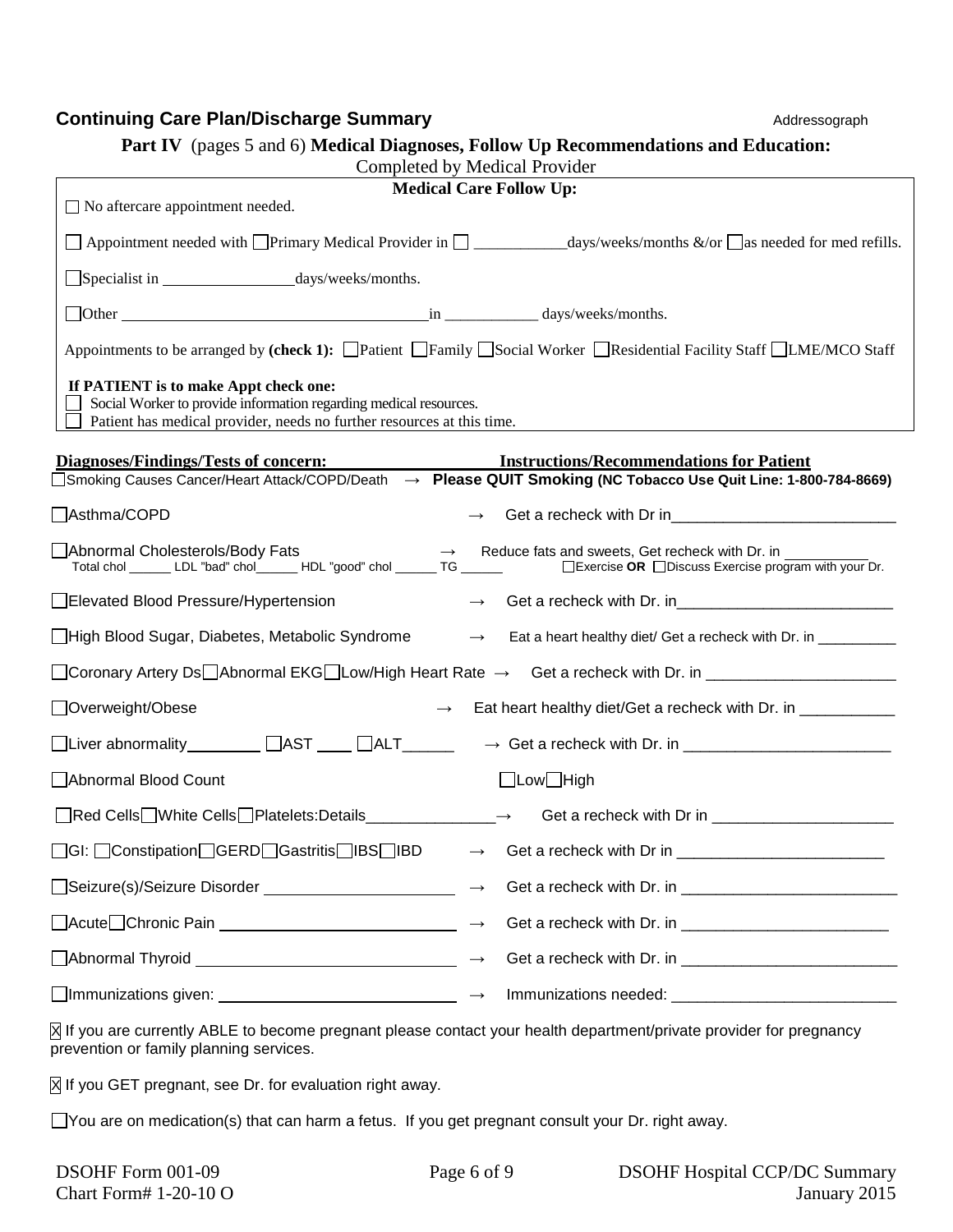|  |  | <b>Continuing Care Plan/Discharge Summary</b> |  |
|--|--|-----------------------------------------------|--|
|--|--|-----------------------------------------------|--|

Addressograph

| Part IV Continued from page 5 - Medical Diagnoses, Follow Up Recommendations and<br><b>Education</b> |
|------------------------------------------------------------------------------------------------------|
| Completed by Medical Provider                                                                        |

| DIET: Regular   Heart Healthy/Diabetic/Calorie Controlled   Other<br>Diet: |  |
|----------------------------------------------------------------------------|--|
| ALLERGIES: Food, Contact - List                                            |  |
| ALLERGIES: Medication - List_                                              |  |

# **Other Medical Diagnoses and Follow Up/Treatment:**

X **Take all Medications as prescribed and recommended.** X **Take this document to your Medical Provider at your next visit.**

The information and instructions contained on pages 5 and 6 of this Continuing Care Plan have been explained to me. I acknowledge that I understand the instructions and that a copy of the instructions has been provided to me. I agree to follow the instructions.

| Medical Provider Signature for pages 5 and 6:  | Print: | Date/Time: |
|------------------------------------------------|--------|------------|
| Signature of staff member giving instructions: | Print: | Date/Time: |
| Patient/ Legally Responsible Person Signature: | Print: | Date/Time: |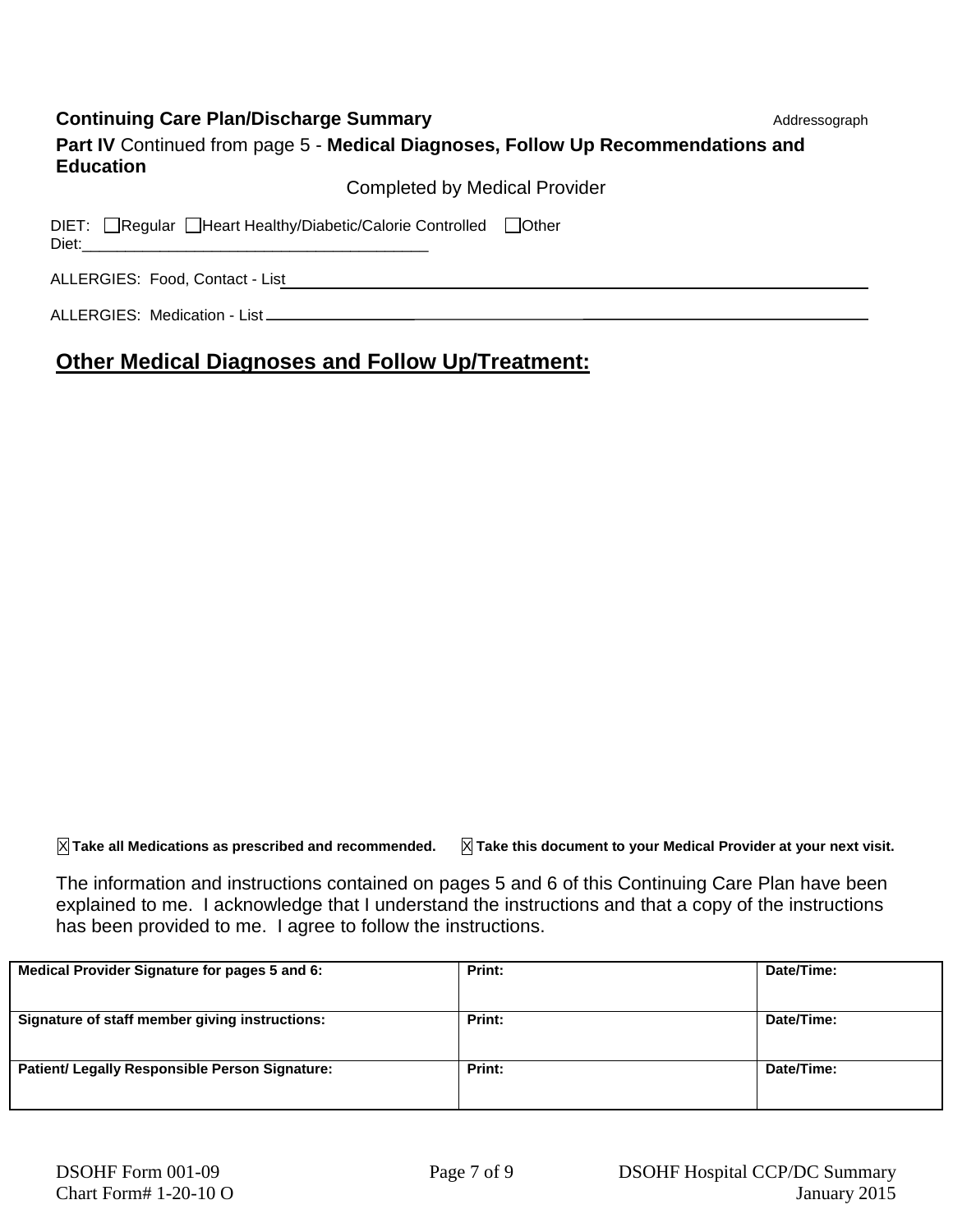# **Part V** (pages 7 and 8) **ORYX Core Measures Supplemental Data/Medication Information and Instructions**

Completed by Psychiatrist

I have reviewed the Medication Reconciliation form and the current patient medication list to determine the following medications:

| Antipsychotic Medications Prescribed at Discharge (check all that apply): |                       |                                                      |  |
|---------------------------------------------------------------------------|-----------------------|------------------------------------------------------|--|
| $\Box$ Aripiprazole (Abilify®)                                            | □ Abilify® Maintena   | Rationale for prescribing 2 or more                  |  |
| □ Asenapine (Saphris <sup>®)</sup>                                        |                       | antipsychotic medications (Check One):               |  |
| $\Box$ Chlorpromazine (Thorazine®)                                        |                       | $\Box$ History of minimum of 3 or more failed        |  |
| □ Clozapine (Clozaril®, FazaClo®)                                         |                       | trials of monotherapy. List 3 failed medications:    |  |
| $\Box$ Fluphenazine (Permitil®, Prolixin)                                 | □ Prolixin® Decanoate | $(1) \qquad \qquad \overbrace{\qquad \qquad }$       |  |
| $\Box$ Haloperidol (Haldol®)                                              | □ Haldol® Decanoate   | $(2) \qquad \qquad \overbrace{\qquad \qquad }^{(2)}$ |  |
| $\Box$ Iloperidone (Fanapt®)                                              |                       | $(3) \qquad \qquad \overbrace{\qquad \qquad }$       |  |
| $\Box$ Loxapine (Loxitane®)                                               |                       | $\Box$ Recommended plan to taper to monotherapy      |  |
| □ Lurasidone (Latuda®)                                                    |                       | or tapering in process (cross taper)                 |  |
| Olanzapine (Zyprexa®) □ Zyprexa® Zydis □ Zyprexa® Relprev                 |                       | Medication being decreased:                          |  |
| $\Box$ Olanzapine + Fluoxetine (Symbyax®)                                 |                       |                                                      |  |
| □ Paliperidone (Invega®)                                                  | □ Invega Sustena®     |                                                      |  |
| □ Perphenazine (Trilafon®)                                                |                       | Medication being increased (if applicable)           |  |
| □ Pimozide (Orap®)                                                        |                       |                                                      |  |
| Quetiapine (Seroquel®)                                                    |                       | □ Augmentation of Clozapine                          |  |
| □ Risperidone (Risperdal®)                                                | □ Risperdal Consta®   | Other - Specify and explain below:                   |  |
| Risperidone (Risperdal M-Tab®)<br>$\Box$                                  |                       |                                                      |  |
| □ Thioridazine (Mellaril®)                                                |                       |                                                      |  |
| □ Thiothixene (Navane®)                                                   |                       |                                                      |  |
| Trifluoperazine (Stelazine®)                                              |                       |                                                      |  |
| Ziprasidone (Geodon®)                                                     |                       |                                                      |  |
|                                                                           |                       |                                                      |  |

### **Reason for Admission**:

**(Print legibly. No abbreviations-All diagnoses must be included.)**

| <b>Other Discharge Diagnoses:</b> |             |                                      |  |
|-----------------------------------|-------------|--------------------------------------|--|
|                                   |             |                                      |  |
|                                   |             |                                      |  |
|                                   |             |                                      |  |
| DSOHF Form 001-09                 | Page 8 of 9 | <b>DSOHF Hospital CCP/DC Summary</b> |  |